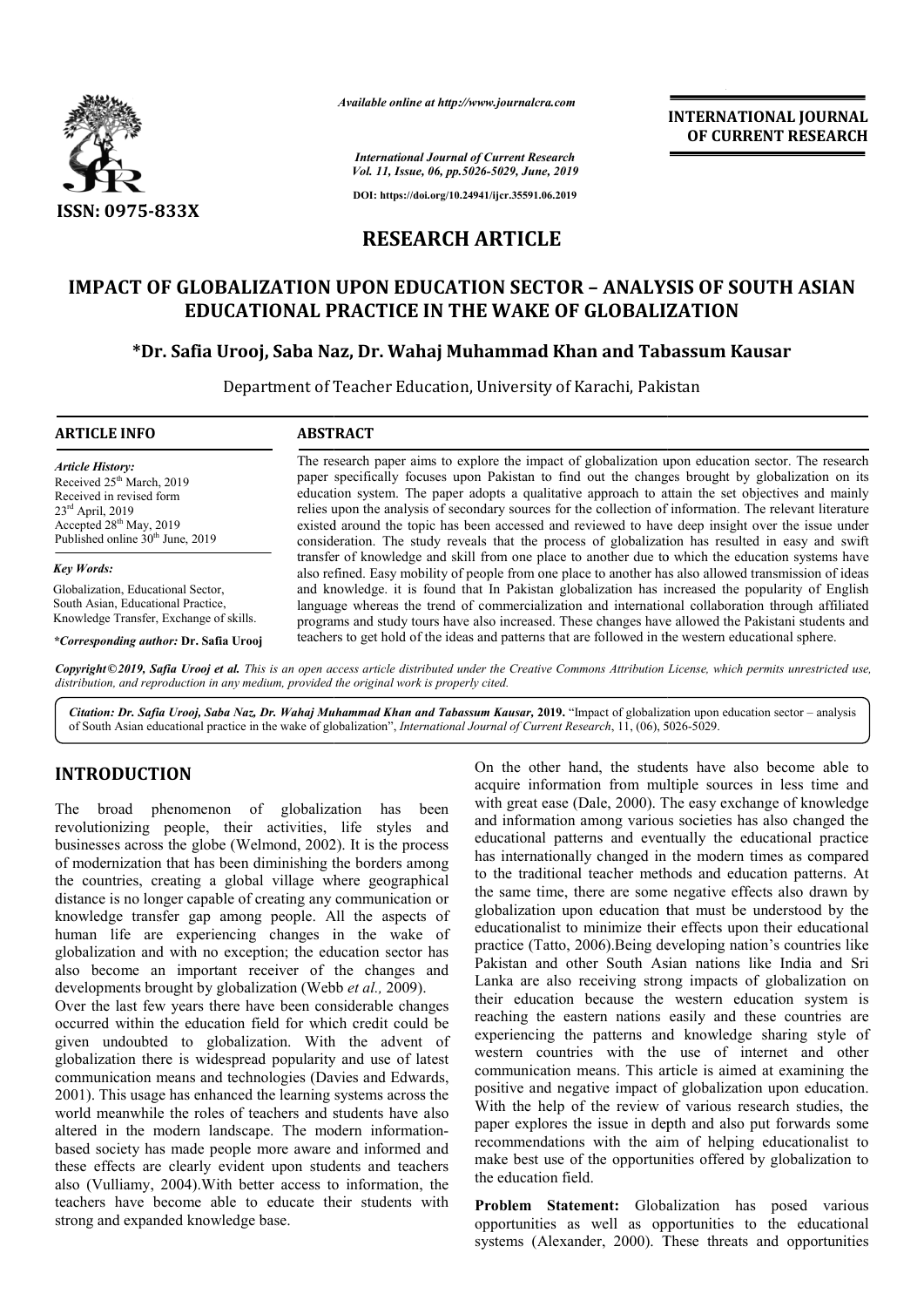stem from the communication and technology advancements due to which the educational systems of various countries have come much closer. It is really important that in the present situation Pakistan and other Asian countries must understand how their educational systems have been affecting from globalization because there are not only positive aspects of the issue but some negative effects are also drawn by globalization like dominance of foreign culture, change perspectives and ideologies of different countries have conflicting views that makes student confuse or away from own culture, popularity of international language resulting in demise of several regional and local languages etc. (Hallak, 2000). In this scenario, the countries have to decide their priorities so that they can control the flow of information according to their policies and objectives. In this regard, it is imperative to have clear look at various types of impacts that globalization so that the government and controlling authorities can understand how the educational systems and practices have been witnessing the impact of globalization and then they can take appropriate policies and plan to deal with the ongoing changes.

#### **Literature Review**

Harvey (2005) explains that the process of globalization was initiated after the Cold War when there were several treaties and agreements made among different countries on political, social and economic grounds. The concept of free trade gave momentum to the globalization process and it becomes possible that the developments occurred in one part of the world started having impact upon the other part of the world very quickly. Brown (2003) realized that the analysis of globalization process from social standpoint shows that the changes brought by it have altered the social lives of people at large and their different activities including education practice is also transformed as a result of globalization. Hill (2004) found that the globalization of education is backed by the developments occurred in the field of communication and technology and at the same time the educational developments have supported the advancements in communication and technology. This is because when people become more skilled and aware they become able to make better use of technology that eventually resulted in its widespread popularity. Andrabi, Das and Khwaja (2002) found that the information based has created a generation of global citizens that is competitive and informed with the changed occuring all over the world. Rahman (2002) realized that being a state having historical roots inside colonial rule; Pakistan has a tradition of borrowing educational ideas from the west and other countries. Indian and British influence always remain evident upon Pakistan educational system however, as a result of globalization this influenced is no longer limited to British or India but gradually Pakistani education system started getting ideas and inspirations from different educations systems around the world. Khalique (2006) explained that the exchange programmes of educational ideas have significantly worked to revolutionize the education system in Pakistan during the modern era. He pointed out that in the globalized world it has become common for the Pakistani education system to offer various international universities affiliated degrees to their students where they teach them international syllabus. Moreover, the students are commonly getting their education from other countries bringing ideas of the host country to their home land. The teachers are commonly sent abroad for getting educational training and study tours are also frequently arranged at different levels that provide Pakistani students

opportunity to get exposure to the educational system of the western world and other countries. As a result of all these developments, the Pakistan educational system is no longer lagging behind others and it has also become modernized and advanced. Jahani (2004) pointed out that English has been accepted as international language in Pakistan several decades ago however, in the era of globalization the language has become more popular and people are widely adopted it with the belief that it is the source or prosperity and economic development. Due to this trend, Pakistani students and teachers have become able to better interact with the educationalists of the world and their skills and knowledge has also been increased significantly. Memon (2007) found that the trend of privatization has also become popular in Pakistani education sector due to which the secular powers have got the opportunity to practice their educational style in Pakistan. As a result, the education system has become very efficient and matched with the international standards. Based on the above analysis of the related literature, there are various impacts of globalization found impacting upon the educational system especially in Pakistan and other eastern countries. On the base of this review of literature, a thematic analysis has been conducted to categorize the major impacts that globalization has drawn upon education system.

## **METHODOLOGY**

The research paper is based on qualitative approach and relies upon secondary sources of information to conduct the analysis of the selected topic. Since the research paper aims to examine the impact of globalization upon the education system, it is found useful to review and examine the related available literature around the topic to have detailed insight of the issue. Various books, journal articles and research reports have been accessed and studied to collect information about the topic and the analysis has been conducted of the acquired information to come towards a logical conclusion.

### **FINDINGS AND ANALYSIS**

The analysis of the related literature shows that there are various important changes brought within the educational system to meet the demands of the globalized world. Some of the major changes brought by globalization after categorizing under main themes are presented below:

*Internationalization:* Due to globalization the education system has been internationalized and there are various changes occurred within external and internal educational systems of different countries. As a result of the creation of global market there is overall more need for educated and skills labour across the world and the educations systems are striving to provide people education of international standard that can allow them meeting the requirements of the jobs and employers at international level. The internationalization has resulted in the uniformity of knowledge type and level that is being provided to people across the world. Different countries have added various new disciplines and sections within their educational curriculum so that it could match the international standards. In Pakistan also the educational system has got international dimensions and various foreign universities have made their presence in the country with the help of affiliated programs and degreed being offered through the local educational institutions. In this way, these foreign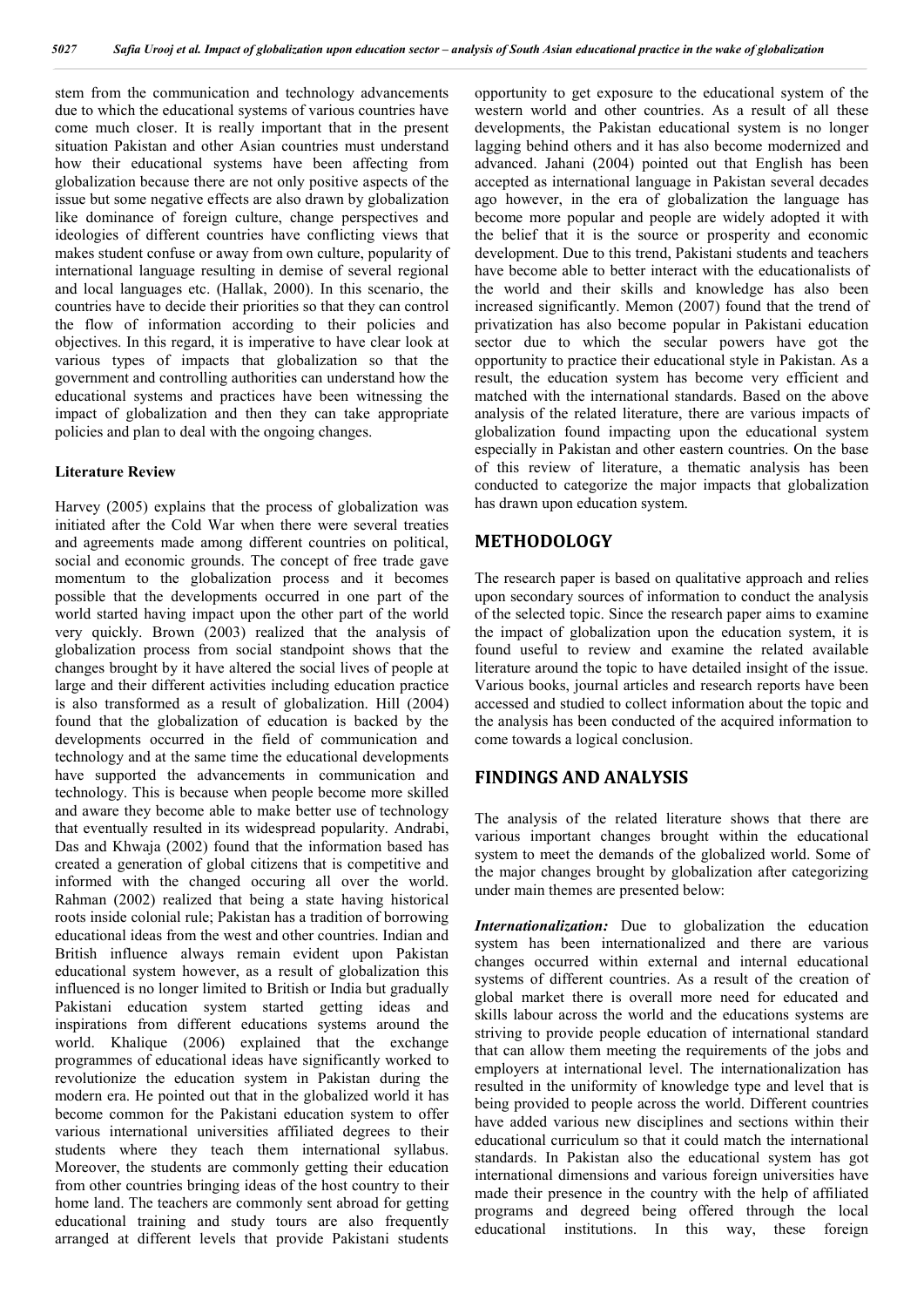educationalists became able to propagate their ideologies and philosophies through their curriculum.

*Privatisation:* The trend of privatization is very new in Pakistan but as globalization starts changing the world, the trend of privatization also got momentum in Pakistan. The private sector became very strong in providing education in the country in which not only the local educationalist are very active but foreign educationalists have also laid their foundations in Pakistan with the help of their branches and affiliated colleges and other institutions. The commercialization also became very common because it evolve as high profit earning sector. The investors also realized that the private education sector is very profitable due to which various chains of private schools and other educational institutions have been established across the country and people have been earning high profits through high fee that the students pay in exchange for getting education of international standard. Here is it important to notice that private associations have also formed to look at the matters of private educational institutions however, there are no specific or tough law that can bind these private institutions to actually provide the education that surely matches the international standard.

*Popularity of English and Downfall of Regional and Local Languages:* English is already popular in the sub-continent since during the colonial era people at large got the opportunity to learn English from the British people (Abbas, 1993). However, in the era of globalization the language has become more popular and people at large became open to learn English because they can use various technologies effectively when they can better understand English. In the situation, the local, national and regional languages become vulnerable. People start using mixture type of languages by giving more importance to English. In this scenario, it is important that the government and the policy makers of the educational sector have to take measures to safeguard the local language. The private education institutions also use to give more importance to English and it is common to see students weak in their own mother tongue. Moreover, the regional languages are also getting less popular among the masses and their further propagation among the people is also somewhat negatively affected due to the preference given to English. This is because, in the globalized world people feel more comfortable in speaking international languages like English and want to avoid using their local language in public. English has proved to be a source of development and prosperity so the policy makers have to search for the ways through which the local languages could also be safeguarded.

*Exchange of Knowledge and Skills:* Globalization has fostered the pace of transfer of skills and knowledge across the globe. The teachers have become able to nurture their skills and capabilities with the help of various inline teacher training programs offered by international educationalists. They can also easily go to any other country for getting training and can polish their teaching skills. On the other hand, the advancement in transportation and communication has allowed the students to move towards faraway places for getting education. This trend of not new for the people of Pakistan but in the globalized world it has become more popular because the parents now feel more comfortable in sending their wards to the other places for education because they can remain in tough with them on permanent basis with the help of advanced technology. In this way, the skills and knowledge rapidly shifts

from one place to another and the education sector of Pakistan has become advanced and more influenced by the western style in the modern day world. The students have also become more informed and aware because they can view various options available to them by looking at various sources of information online and can make better choice for them regarding the future.

#### **Recommendations**

The analysis of the secondary information shows that the education sector across the world has changed a lot due to globalization. The education sector of Pakistan has specially received strong impacts of this trend and these trends are not all positive. The negative impacts of globalization upon the education need to be controlled and minimised through effective policies. For this purpose, the research paper proposed following recommendations that can help in improving the education system of the country in the era of globalization.

- The educationalists need to create balance between foreign and local language. They have to design course material in a manner that not only the English of the students is improved but they also master their local language
- The preservation of culture through its true representation in the educational curriculum is also very important. The policy makers of the sectors have to assure that while following the international educational style they must not ruin or overlook their own cultural values and there must be due place given to it in the curriculum
- The Government need to make monitory bodies to control the activities of the private educational institutions so that they can become trustworthy source of getting education. The standard of education provided by both the public and private schools must meet the international standard because all students have the right to become prepared to face the challenges of the globalized world.
- At government level students and teachers should be given more opportunities to attend different international education conferences and training program so that the education system of the country can truly meet the international standards
- There must be a controlling body in the country that can monitor the flow of information coming to the education sector and take immediate steps to make sure that no idea or material colliding with the national interest of Pakistan enters the educational system of the country

#### **Conclusion**

It has been revealed from the above discussion that the process of globalization has changed the entire world and every facet of human life has been experiencing abrupt changes. The traditional way of educating the masses has also altered a lot in the current era. The educational systems of the countries across the world have been going through the phases of advancements because with the help of advanced technologies they are getting more information and skills from various outside sources. The effects of globalization upon the educational system are both negative and positive. Overall, the educational